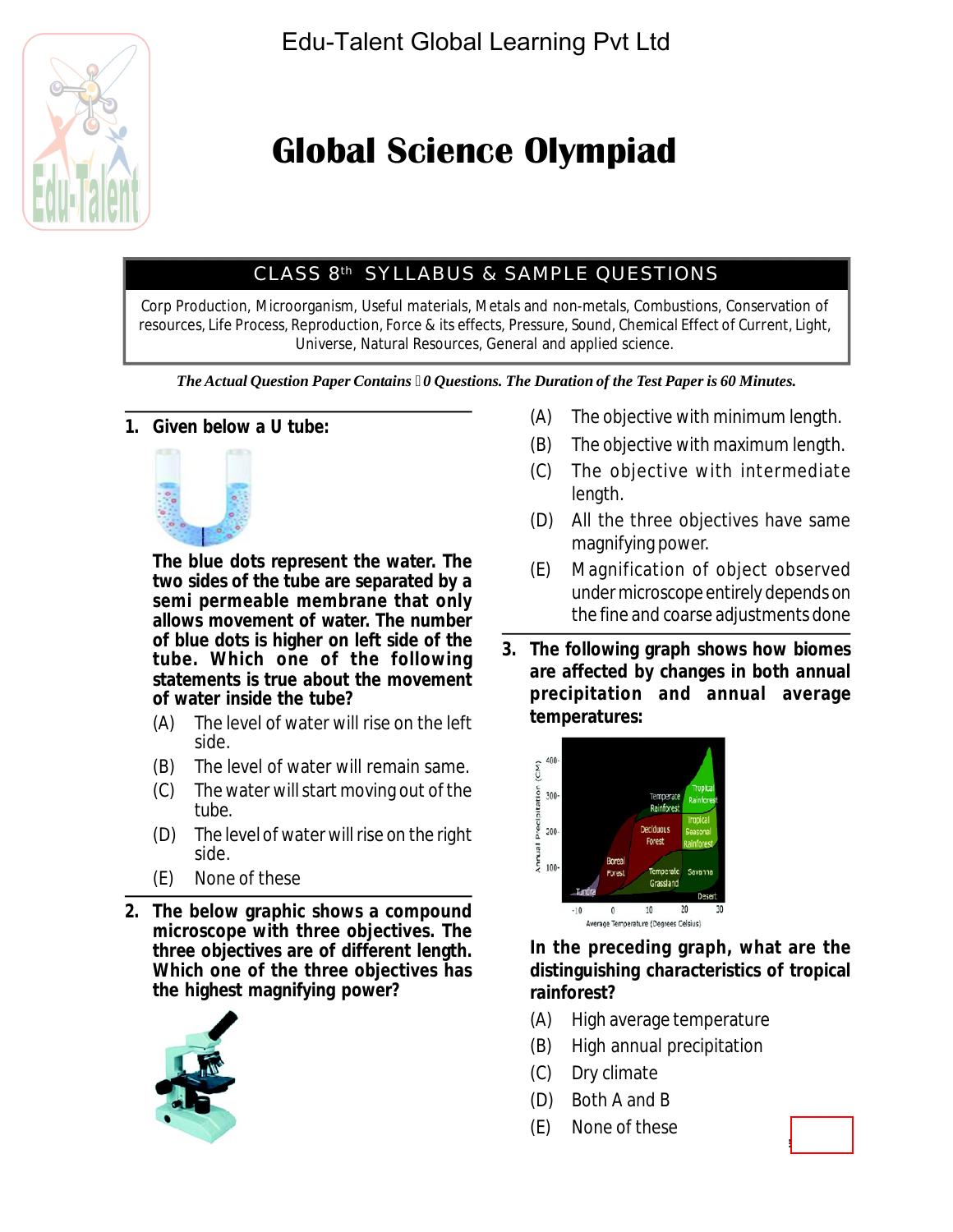

**4. Given below are the various stages of ecological succession along with their respective main flora:**

| Stage | Flora                     |  |  |  |  |  |  |
|-------|---------------------------|--|--|--|--|--|--|
|       | None (bare land)          |  |  |  |  |  |  |
| н     | Annual grasses            |  |  |  |  |  |  |
| Ш     | Shrubs                    |  |  |  |  |  |  |
| IV    | Birch and cherry<br>trees |  |  |  |  |  |  |
|       | Oak woodland              |  |  |  |  |  |  |

**Which of the above mentioned stages represents the climax community?**

- $(A)$  |  $(B)$  ||
- (C) III (D) IV
- $(E)$  V
- **5. Following Pictures represent the different methods of heating of substances :**





(1) Rod heated over a burner

(2) Microwave oven



**Which of the above pictures repesepnt examples of conduction, convection, and radiation?**

- (A) Figure 1 : Convection, Figure 2 : Radiation, Figure 3 : Convection, Figure 4 : Conduction, Figure 5 : **Conduction**
- (B) Figure 1 : Conduction, Figure 2 : Convection, Figure 3 : Radiation, Figure 4 : Conduction, Figure 5 : Conduction
- (C) Figure 1 : Conduction, Figure 2 : Radiation, Figure 3 : Radiation, Figure 4 : Conduction, Figure 5 - Convection
- (D) Figure 1 : Conduction, Figure 2 : Radiation, Figure 3 : Convection, Figure 4 : Conduction, Figure 5 : **Conduction**
- (E) None of these
- **6. Which one of the following forces works on an airplane while flying in the sky?**
	- (A) Thrust (B) Drag
	- (C) Lift (D) All of these
	- (E) None of these

## **7. Match the following:**

- 1. Solid metals A Sodium
- 2. Solid non metal B Bromine
- 3. Gaseous non metal C Chlorine
- 4. Liquid non metal D Sulphur
- (A) 1-A, 2-D, 3-C, 4-B
- (B) 1-A, 2-C, 3-D, 4-B
- (C) 1-A, 2-B, 3-C, 4-D
- (D) 1-B, 2-D, 3-C, 4-A
- (E) None of these
- **8. A student is performing an experiment in laboratory that uses a stone of 35 gm. For reading he converts the weight of stone to microgram. Which one of the following is the correct answer after conversion of weight into microgram?**
	- (A) 35000 microgram
	- (B) 35000000 microgram
	- (C) 350 microgram
	- (D) 3500 microgram
	- (E) None of these
- **9. Here is a list of substances. Group them as metals and non metals. Cadmium, hydrogen, sulphur, lead, magnesium, radium, halogen**
	- (A) **Metals:** Cadmium, sulphur, radium. **Non metals:** Hydrogen, lead, magnesium, halogen